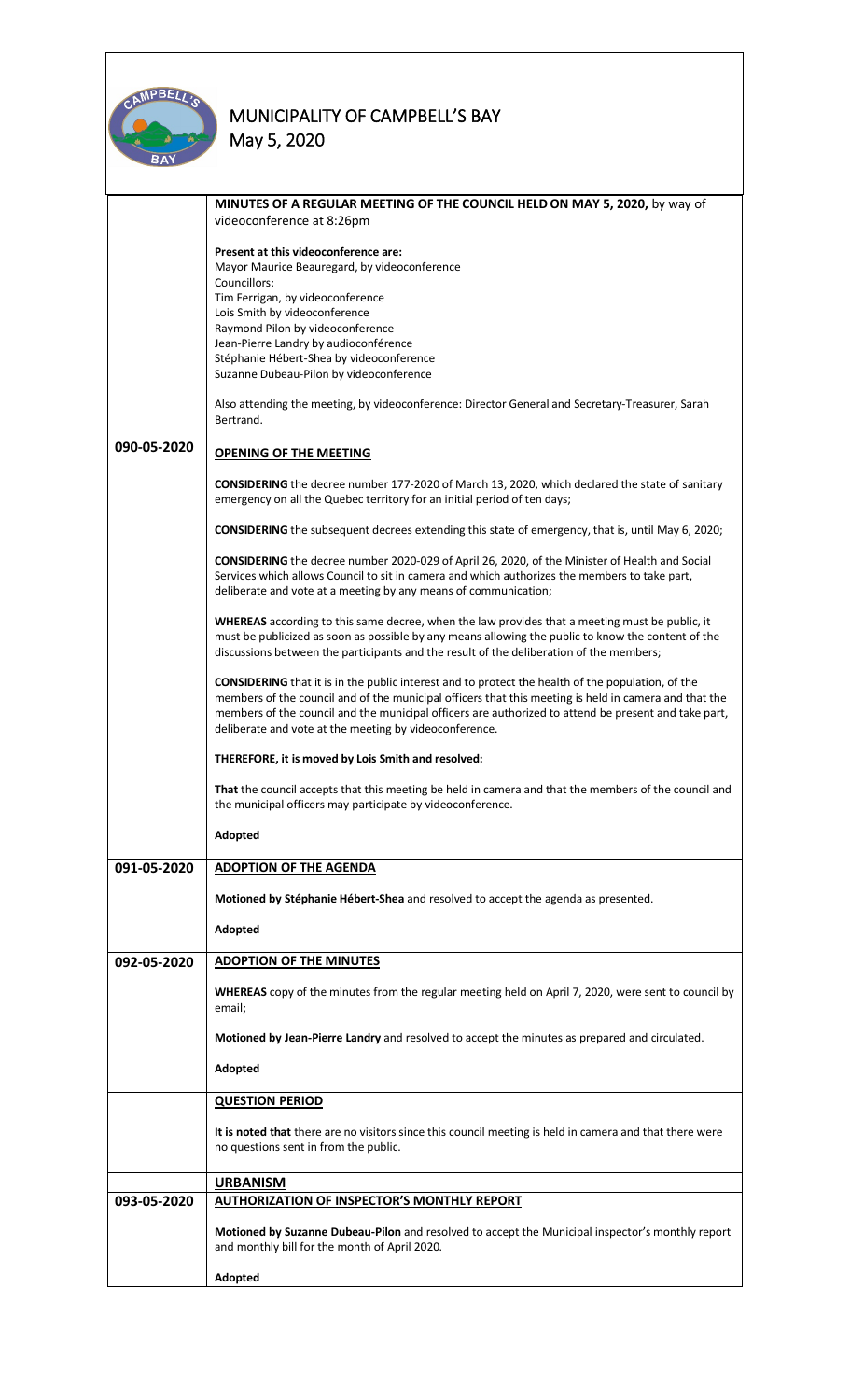

|             | COVID-19                                                                                                                                                                                                                                    |  |  |  |
|-------------|---------------------------------------------------------------------------------------------------------------------------------------------------------------------------------------------------------------------------------------------|--|--|--|
| 094-05-2020 | <b>COVID-19 - MUNICIPAL CLOSURES AND REOPENING</b>                                                                                                                                                                                          |  |  |  |
|             | Motioned by Tim Ferrigan and resolved that the Municipal office remain closed to the public until the<br>protective barrier is installed for the protection of the secretary and Director General.                                          |  |  |  |
|             | Adopted                                                                                                                                                                                                                                     |  |  |  |
| 095-05-2020 | <b>COVID-19- COMPLETE FIRE BAN LIFTED</b>                                                                                                                                                                                                   |  |  |  |
|             | Motioned by Stéphanie Hébert-Shea and resolved that the complete fire ban be lifted as of May 5,<br>2020                                                                                                                                    |  |  |  |
|             | It is noted that outdoor fires are permitted if contained in a CSA approved fireplace with spark<br>arrester.                                                                                                                               |  |  |  |
|             | Adopted                                                                                                                                                                                                                                     |  |  |  |
| 096-05-2020 | <b>COVID-19 - COUNCIL MEETINGS</b>                                                                                                                                                                                                          |  |  |  |
|             | Motioned by Lois Smith and resolved that, once public meetings are permitted by the Government of<br>Québec, the Council meetings be held at the RA Hall. This will allow more room in order to follow the<br>physical distancing measures. |  |  |  |
|             | Adopted                                                                                                                                                                                                                                     |  |  |  |
|             | <b>STREETS AND SIDEWALKS</b>                                                                                                                                                                                                                |  |  |  |
| 097-05-2020 | <b>SWEEPER FOR SIDEWALKS</b>                                                                                                                                                                                                                |  |  |  |
|             | Motioned by Raymond Pilon and resolved to authorize the expense of \$350 for the rental of the<br>angled sidewalk sweeper. The expense is allocated from the budgetary item: Street sweeping                                                |  |  |  |
|             | Adopted                                                                                                                                                                                                                                     |  |  |  |
| 098-05-2020 | <b>MAYOR'S REPORT</b>                                                                                                                                                                                                                       |  |  |  |
|             | WHEREAS the mayor provides an update regarding the health ans safety situation of COVID-19 and<br>the gradual return to normal activities                                                                                                   |  |  |  |
|             | Motioned by Councilor Stéphanie Hébert-Shea and resolved to accept the Mayor's monthly report as<br>discussed and presented by the Mayor.                                                                                                   |  |  |  |
|             | Adopted                                                                                                                                                                                                                                     |  |  |  |
|             | <b>FINANCE</b>                                                                                                                                                                                                                              |  |  |  |
| 099-05-2020 | <b>MONTHLY BILLS</b>                                                                                                                                                                                                                        |  |  |  |
|             | Motioned by Raymond Pilon and resolved to pay monthly bills as presented on the disbursement<br>sheet of May 5, 2020, in the amount of \$60 095.45                                                                                          |  |  |  |
|             | Adopted                                                                                                                                                                                                                                     |  |  |  |
|             | <b>Certificate of availability</b>                                                                                                                                                                                                          |  |  |  |
|             | Sarah Bertrand, Director general of the Municipality of Campbell's Bay, certifies that there are funds<br>available for the above-approved expenses.                                                                                        |  |  |  |
|             | Given in Campbell's Bay, this, 5 <sup>th</sup> day of May 2020,                                                                                                                                                                             |  |  |  |
|             | Original copy signed<br>Sarah Bertrand DGST                                                                                                                                                                                                 |  |  |  |
|             |                                                                                                                                                                                                                                             |  |  |  |
| 100-05-2020 | <b>MUNICIPALITY OF LITCHFIELD - ADMINISTRATION FEE FOR SERVICES</b>                                                                                                                                                                         |  |  |  |
|             | <b>WHEREAS</b> the Municipality of Campbell's Bay added a 15% administration fee regarding potable<br>water and wastewater services offered to residents of the Municipality of Litchfield for the taxation<br>year 2020:                   |  |  |  |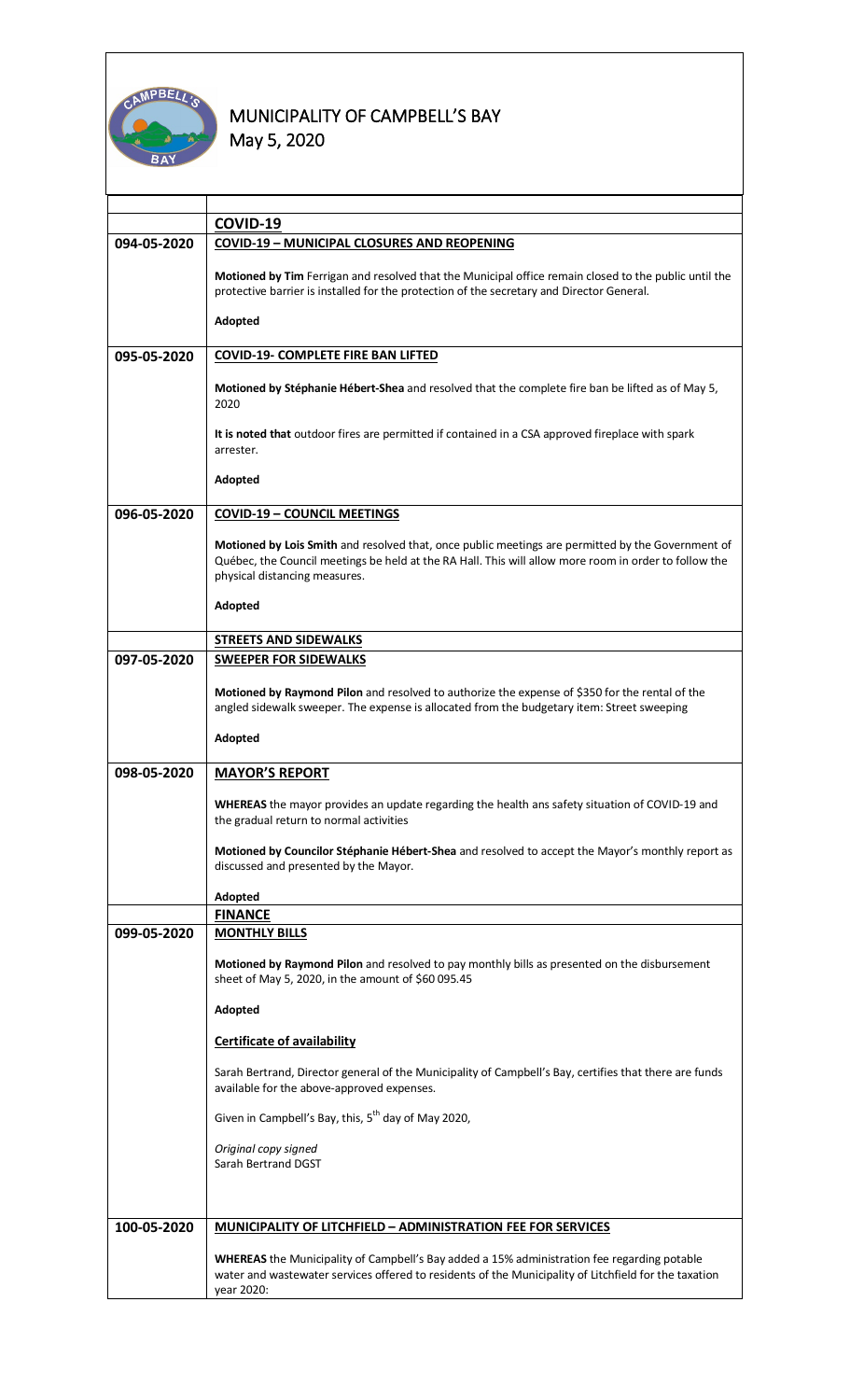

# **MUNICIPALITY OF CAMPBELL'S BAY**

**May 5, 2020** 

|             | WHEREAS the Municipality of Litchfield refuses to pay said administration fee;                                                                                                                                                                                           |  |  |  |
|-------------|--------------------------------------------------------------------------------------------------------------------------------------------------------------------------------------------------------------------------------------------------------------------------|--|--|--|
|             | WHEREAS the Municipality of Litchfield, resolution #058-02-2020, request that such administration<br>fee be reduced to 3%;                                                                                                                                               |  |  |  |
|             | WHEREAS the Municipality of Litchfield, resolution # 2020-05-93, request that such administration fee<br>be reduced from 15% to 10%;                                                                                                                                     |  |  |  |
|             | Motioned by Suzanne Dubeau Pilon and resolved that the Municipality of Campbell's Bay maintain<br>the administration service charge at 15% for the following reasons:                                                                                                    |  |  |  |
|             | THAT a 15% administration fee on services is a reasonable and obviously commonly used rate for<br>services provided within the MRC Pontiac (mutual aid in fire is 20%);                                                                                                  |  |  |  |
|             | THAT the 15% admin fee based on total services provided to Litchfield residents represents 2% of the<br>total administration budget of Campbell's Bay;                                                                                                                   |  |  |  |
|             | THAT Campbell's Bay Council believe the administration fee is fair for both Litchfield and Campbell's<br>Bay residents therefore request that the service bill sent be paid as prepared.                                                                                 |  |  |  |
|             | IT IS ALSO NOTED THAT the administration fee is non negotiable and that payment be sent as soon as<br>possible.                                                                                                                                                          |  |  |  |
|             | Adopted                                                                                                                                                                                                                                                                  |  |  |  |
| 101-05-2020 | <b>AUTHORIZATION OF EXPENSE - DOCKING STATION AND MONITOR</b>                                                                                                                                                                                                            |  |  |  |
|             | Motioned by Lois Smith and resolved to authorize the expense of \$150 for the purchase of a docking<br>station and monitor for the Director General teleworking. The expense is allocated from the<br>budgetary item: office supplies.                                   |  |  |  |
|             | Adopted                                                                                                                                                                                                                                                                  |  |  |  |
| 102-05-2020 | <b>AUTHORIZATION TO PROCEED WITH QUOTE - PROTECTIVE BARRIER FOR FRONT OFFICE</b><br><b>DESK</b>                                                                                                                                                                          |  |  |  |
|             | Motioned by Jean-Pierre Landry and resolved to proceed with a quotation from Murdock Glass for<br>the supply and installation of a glass protective barrier for the front service desk.                                                                                  |  |  |  |
|             | It is also noted that a quote be asked from a local contractor if possible.                                                                                                                                                                                              |  |  |  |
|             | Adopted                                                                                                                                                                                                                                                                  |  |  |  |
|             | WATER - SEWAGE - TRANSFER SITE                                                                                                                                                                                                                                           |  |  |  |
| 103-05-2020 | <b>AUTHORIZATION OF EXPENSE - MAGNOR - SALT EXCHANGER REPAIR</b>                                                                                                                                                                                                         |  |  |  |
|             | Motioned by Jean-Pierre Landry and resolved to authorize the expense of \$10 500 plus taxes for the<br>repair of the distribution system of the exchanger at the water treatment plant. The expense is<br>allocated from the budgetary item: water softener maintenance. |  |  |  |
|             | Adopted                                                                                                                                                                                                                                                                  |  |  |  |
| 104-05-2020 | <b>AUTHORIZATION OF EXPENSE - CHLORINE INJECTOR</b>                                                                                                                                                                                                                      |  |  |  |
|             | Motioned by Tim Ferrigan and resolved to authorize the expense of \$950 plus taxes for the purchase<br>of a chlorine injector for the water treatment plant. The expense is allocated from the budgetary item:<br>Water Softener maintenance.                            |  |  |  |
|             | Adopted                                                                                                                                                                                                                                                                  |  |  |  |
| 105-05-2020 | <b>AUTHORIZATION OF BUDGETARY ITEM TRANSFERS</b>                                                                                                                                                                                                                         |  |  |  |
|             | Motioned by Suzanne Dubeau-Pilon and resolved to transfer \$6000 from sewer system maintenance<br>to water softener maintenance                                                                                                                                          |  |  |  |
|             | Adopted                                                                                                                                                                                                                                                                  |  |  |  |
| 106-05-2020 | <b>REQUEST FOR WATER SERVICE - 22 BANK RD, MUNICIPALITY OF LITCHFIELD</b>                                                                                                                                                                                                |  |  |  |
|             |                                                                                                                                                                                                                                                                          |  |  |  |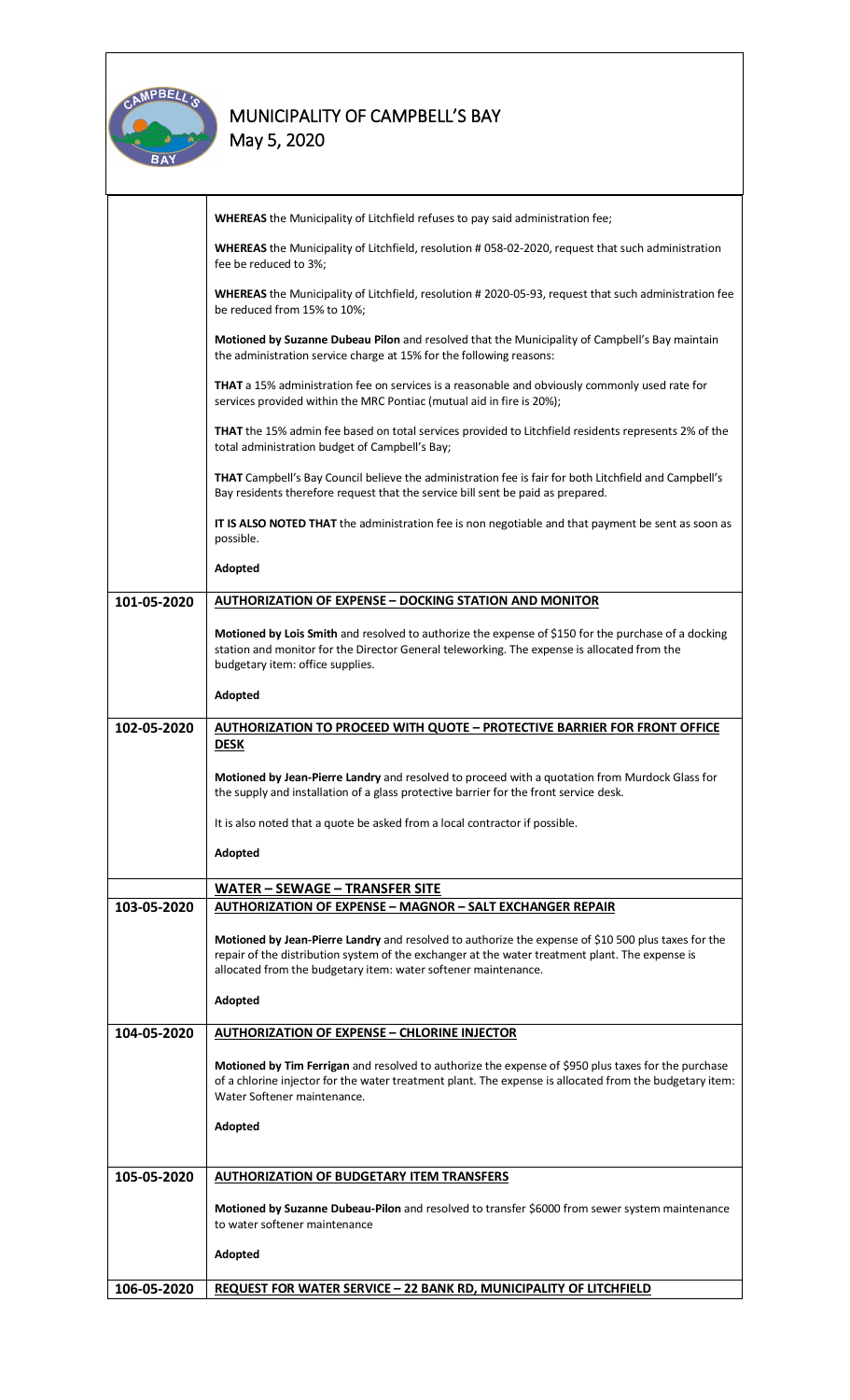

## **MUNICIPALITY OF CAMPBELL'S BAY**

**May 5, 2020** 

|             | WHEREAS a request was received from the owner of the dwelling situated at 22 Bank rd, Municipality<br>of Litchfield, requesting potable water service from the Municipality of Campbell's Bay;                                                                         |  |  |  |
|-------------|------------------------------------------------------------------------------------------------------------------------------------------------------------------------------------------------------------------------------------------------------------------------|--|--|--|
|             | Whereas in virtue of article 24 of the law regarding "Les enterprises d'aqueduc et d'égout"applicable<br>to our municipality and in virtue of article 53 of the same law;                                                                                              |  |  |  |
|             | It is motioned by Jean-Pierre Landry and resolved:                                                                                                                                                                                                                     |  |  |  |
|             | THAT the municipality of Campbell's Bay agree to supply potable water to the owner of the dwelling<br>situated at 22 Bank rd, Municipality of Litchfield.                                                                                                              |  |  |  |
|             | THAT an annual service fee and administration fee be charged as determined in the annual municipal<br>tax and service bylaw;                                                                                                                                           |  |  |  |
|             | <b>THAT</b> all other fees related to the hook up, maintenance and repairs of the service line are the sole<br>responsibility of the property owner of 22 Bank rd, Litchfield;                                                                                         |  |  |  |
|             | <b>THAT</b> the usage of the Municipality of Campbells Bay potable water be for domestic and residential<br>usage only;                                                                                                                                                |  |  |  |
|             | <b>THAT</b> the said potable water is not treated with chlorine or any other treatment;                                                                                                                                                                                |  |  |  |
|             | <b>THAT</b> the said property owner be made aware by attesting to the said conditions within this<br>resolution;                                                                                                                                                       |  |  |  |
|             | Adopted                                                                                                                                                                                                                                                                |  |  |  |
| 107-05-2020 | <b>AUTHORIZATION OF EXPENSE - SEWER LINE MAINTENANCE - VEOLIA</b>                                                                                                                                                                                                      |  |  |  |
|             | Motioned by Lois Smith and resolved to authorize the expense of \$10 000 for the maintenance of<br>sewer lines and at the WWTP. The expense is allocated from the budgetary item: sewer system<br>maintenance.                                                         |  |  |  |
|             | Adopted                                                                                                                                                                                                                                                                |  |  |  |
|             |                                                                                                                                                                                                                                                                        |  |  |  |
| 108-05-2020 | PARKS, RA HALL AND RINK<br><b>SUMMER STUDENT LEISURE COORDINATOR</b>                                                                                                                                                                                                   |  |  |  |
|             | Motioned by Jean-Pierre Landry and resolved to cancel the 2020 summer student leisure coordinator<br>position due to restrictions caused by COVID-19 in regards group gatherings.                                                                                      |  |  |  |
|             | Adopted                                                                                                                                                                                                                                                                |  |  |  |
| 109-05-2020 | <b>AUTHORIZATION OF EXPENSE - SUMMER FLOWERS</b>                                                                                                                                                                                                                       |  |  |  |
|             | Motioned by Lois Smith and resolved to authorize the expense of \$300 for the purchase 7 ferns to be<br>potted in the red planter boxes along Front Street. The expense is allocated from the budgetary item:<br>summer flowers                                        |  |  |  |
|             | Adopted                                                                                                                                                                                                                                                                |  |  |  |
| 110-05-2020 | <b>AUTHORIZATION OF EXPENSE - SUMMER FLOWERS CONTRACT</b>                                                                                                                                                                                                              |  |  |  |
|             |                                                                                                                                                                                                                                                                        |  |  |  |
|             | Motioned by Suzanne Dubeau-Pilon and resolved to authorize the expense of \$1000 for the summer<br>flower maintenance contract at the Municipal Wharf, Mural Park and Memorial Park. The expense is<br>allocated from the budgetary item: flower and park maintenance. |  |  |  |
|             | Adopted                                                                                                                                                                                                                                                                |  |  |  |
| 111-05-2020 | <b>AUTHORIZATION OF EXPENSE - SPRING CLEAN-UP</b>                                                                                                                                                                                                                      |  |  |  |
|             | Motioned by Stéphanie Hébert-Shea and resolved to authorize the seasonal employee, Denis<br>Dagenais, to pick up garbage along the streets and parks. It is noted that a maximum of 3 days be<br>delegated for the clean-up.                                           |  |  |  |
|             | Adopted                                                                                                                                                                                                                                                                |  |  |  |
|             | <b>MISCELLANEOUS</b>                                                                                                                                                                                                                                                   |  |  |  |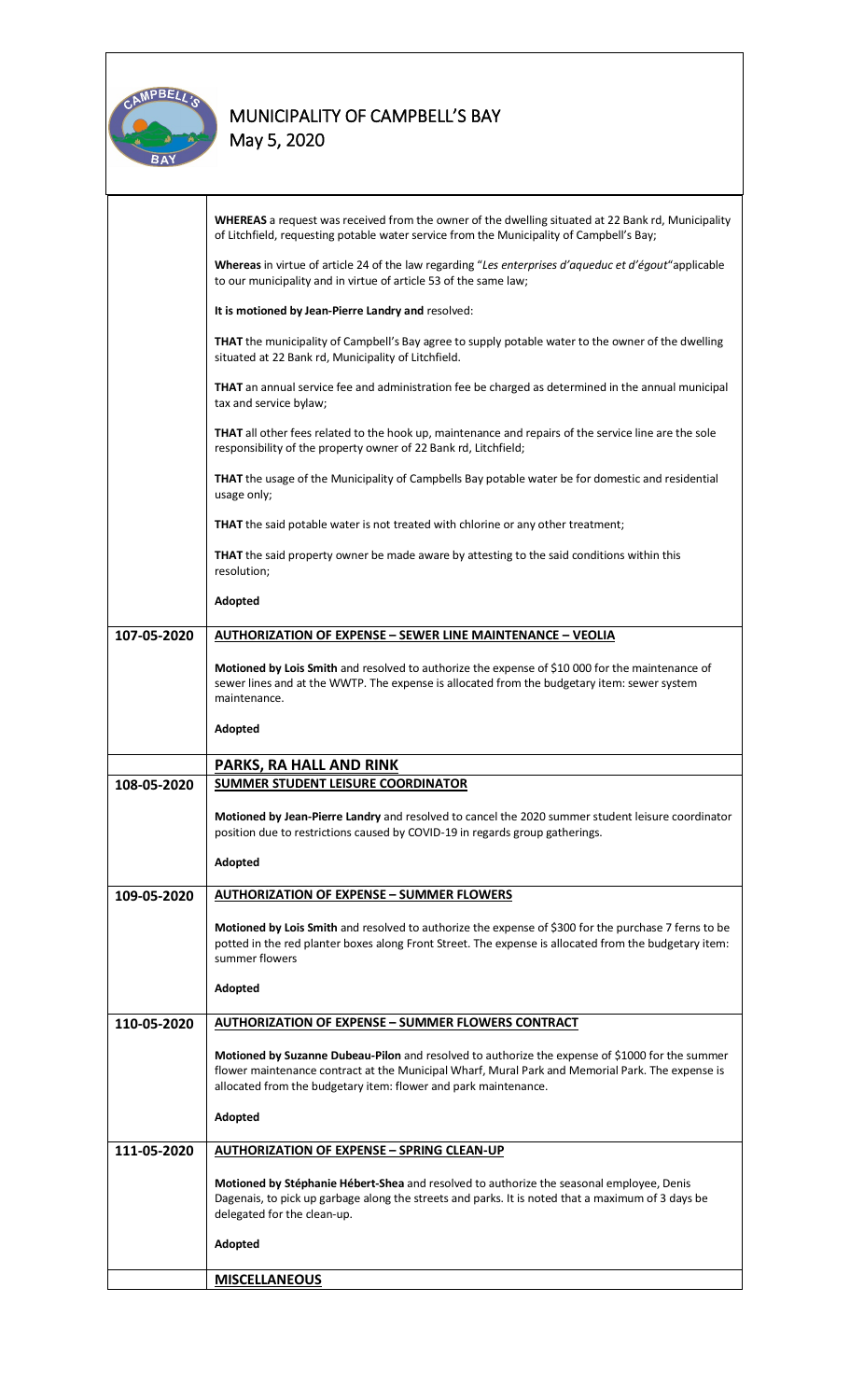

| 112-05-2020 | LAND TRANSFER FOR STARTING ALLOWANCE - LOTS NUMBER 3,544,918 and 4,003,449 -<br><b>59 CHEMIN RIVER</b>                                                                                                                                                                                                                                                                                                                                                                                                              |  |  |  |
|-------------|---------------------------------------------------------------------------------------------------------------------------------------------------------------------------------------------------------------------------------------------------------------------------------------------------------------------------------------------------------------------------------------------------------------------------------------------------------------------------------------------------------------------|--|--|--|
|             | <b>CONSIDERING</b> the historic floods that occurred on the territory of the Municipality of Campbell's Bay<br>in the spring of 2019;                                                                                                                                                                                                                                                                                                                                                                               |  |  |  |
|             | <b>CONSIDERING</b> the declaration of a special intervention zone on our territory by the Government of<br>Quebec;                                                                                                                                                                                                                                                                                                                                                                                                  |  |  |  |
|             | <b>CONSIDERING</b> the decree and its terms of severance payments;                                                                                                                                                                                                                                                                                                                                                                                                                                                  |  |  |  |
|             | <b>CONSIDERING</b> the extent of the damage does not allow certain victims to repair or rebuild their<br>residence;                                                                                                                                                                                                                                                                                                                                                                                                 |  |  |  |
|             | <b>CONSIDERING</b> the property located at 59 chemin River is covered by the special intervention zone<br>(ZIS) and can benefit from a departure allowance;                                                                                                                                                                                                                                                                                                                                                         |  |  |  |
|             | <b>CONSIDERING</b> the specific financial assistance program relating to the spring 2019 floods in Quebec<br>municipalities allows, if the owner transfers to the Municipality of Campbell's Bay the land on which<br>his main residence is located for the nominal amount of \$1, to receive as compensation, financial<br>assistance equal to the value of the standardized municipal assessment of the land, in effect at the<br>time of the actual disaster, and this, in the manner described in said program; |  |  |  |
|             | CONSIDERING THAT the owner of 59 chemin River has decided to transfer for the sum of \$1 to the<br>Municipality of Campbell's Bay lots 3 544 918 and 4 003 449 in order to take advantage of the<br>departure allowance described above;                                                                                                                                                                                                                                                                            |  |  |  |
|             | Consequently,<br>It is moved by Jean-Pierre Landry and resolved that the council                                                                                                                                                                                                                                                                                                                                                                                                                                    |  |  |  |
|             | 1. Authorizes the acquisition of lot number 3 544 918 and 4 003 449 for the sum of \$1;                                                                                                                                                                                                                                                                                                                                                                                                                             |  |  |  |
|             | 2. Mandate Me Jean-Pierre Pigeon, notary, for the preparation of documents and deeds giving full<br>effect to this resolution;                                                                                                                                                                                                                                                                                                                                                                                      |  |  |  |
|             | 3. Authorizes the signature of all documents relating to the file by Maurice Beauregard, Mayor and<br>Sarah Bertrand, Director General;                                                                                                                                                                                                                                                                                                                                                                             |  |  |  |
|             | 4. Undertakes to modify its applicable regulations so as to prohibit any construction or infrastructure<br>on these lots as long as there remains a danger to the safety of persons.                                                                                                                                                                                                                                                                                                                                |  |  |  |
|             | All payable by the Municipality and reimbursable by the Ministry of Public Security.                                                                                                                                                                                                                                                                                                                                                                                                                                |  |  |  |
|             | Release fees, if any, are at the owner's expense.                                                                                                                                                                                                                                                                                                                                                                                                                                                                   |  |  |  |
|             | Adopted                                                                                                                                                                                                                                                                                                                                                                                                                                                                                                             |  |  |  |
| 113-05-2020 | REGIONAL PURCHASE OF A SANDBAGGING MACHINE BY THE MRC PONTIAC                                                                                                                                                                                                                                                                                                                                                                                                                                                       |  |  |  |
|             | WHEREAS the MRC Pontiac wants to purchase a sand bagging machine for all municipalities to use in<br>the event of another flood;                                                                                                                                                                                                                                                                                                                                                                                    |  |  |  |
|             | <b>WHEREAS</b> two (2) options have been proposed by the MRC Pontiac;                                                                                                                                                                                                                                                                                                                                                                                                                                               |  |  |  |
|             | WHEREAS a description and pictures of both options has been presented to Council by the Mayor;                                                                                                                                                                                                                                                                                                                                                                                                                      |  |  |  |
|             | Motioned by Tim Ferrigan and resolved:                                                                                                                                                                                                                                                                                                                                                                                                                                                                              |  |  |  |
|             | THAT the Municipality of Campbell's Bay supports the regional purchase of two (2) Burcham Bagger<br>Pro for \$49 500 cad plus taxes by the MRC Pontiac as presented in Option 1;                                                                                                                                                                                                                                                                                                                                    |  |  |  |
|             | <b>THAT</b> the MRC Pontiac manage and maintain the machines;                                                                                                                                                                                                                                                                                                                                                                                                                                                       |  |  |  |
|             | <b>THAT</b> the purchase be allocated from the MRC Pontiac surplus;                                                                                                                                                                                                                                                                                                                                                                                                                                                 |  |  |  |
|             | THAT an MRC Team be available to bring the equipment to the municipalities and that the MRC staff<br>train the municipal employees.                                                                                                                                                                                                                                                                                                                                                                                 |  |  |  |
|             | Adopted                                                                                                                                                                                                                                                                                                                                                                                                                                                                                                             |  |  |  |
|             | <b>SECURITY</b>                                                                                                                                                                                                                                                                                                                                                                                                                                                                                                     |  |  |  |